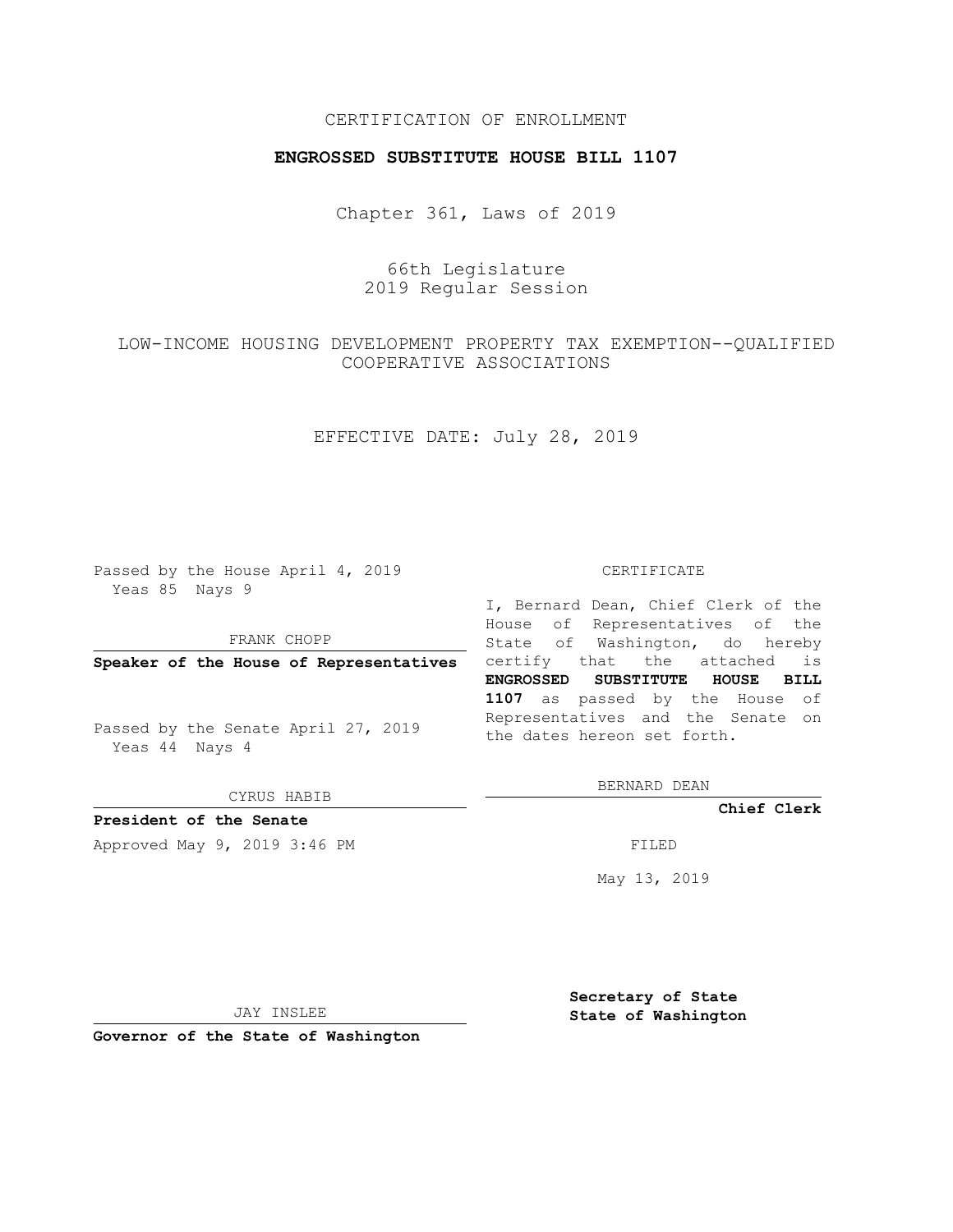#### **ENGROSSED SUBSTITUTE HOUSE BILL 1107**

Passed Legislature - 2019 Regular Session

**State of Washington 66th Legislature 2019 Regular Session**

By House Finance (originally sponsored by Representatives Slatter, Ryu, Macri, Wylie, Bergquist, and Santos)

READ FIRST TIME 02/19/19.

1 AN ACT Relating to nonprofit homeownership development; amending 2 RCW 84.36.049; amending 2018 c 103 s 1 (uncodified); and creating a 3 new section.

4 BE IT ENACTED BY THE LEGISLATURE OF THE STATE OF WASHINGTON:

5 **Sec. 1.** RCW 84.36.049 and 2018 c 103 s 2 are each amended to read as follows:6

 (1) All real property owned by a nonprofit entity or by a qualified cooperative association for the purpose of developing or redeveloping on the real property one or more residences to be sold to low-income households including land to be leased as provided in 11 subsection  $(8)$   $((\text{+d})')$   $(e)$  (ii) of this section, is exempt from state 12 and local property taxes.

13 (2) The exemption provided in this section expires on or at the 14 earlier of:

15 (a) The date on which the nonprofit entity transfers title to the 16 single-family dwelling unit or the date on which the qualified 17 cooperative association first conveys, directly or indirectly through 18 the transfer of an ownership interest in the association, any single-19 family dwelling unit on the property or any part of the property. The 20 exemption will not expire as a consequence of the real property being 21 transferred by one nonprofit entity to another nonprofit entity or to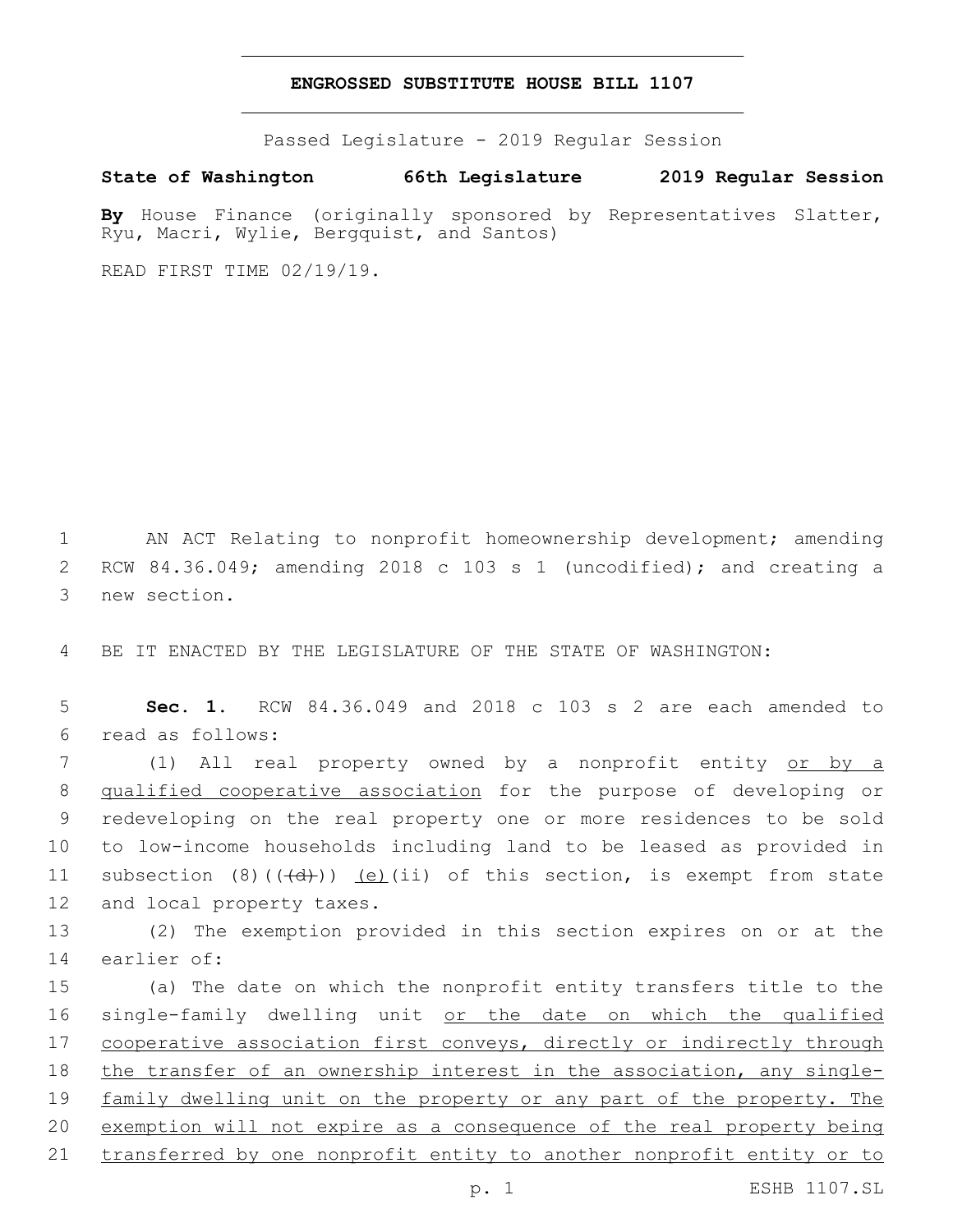1 a qualified cooperative association so long as the transferee timely

applies to the department for a continuation of the exemption;

 (b) The date on which the nonprofit entity or qualified cooperative association executes a lease of land described in 5 subsection  $(8)$   $((\overline{d}))$   $(e)$   $(ii)$  of this section;

 (c) The end of the seventh consecutive property tax year for which the property is granted an exemption under this section or, if 8 the nonprofit entity or qualified cooperative association has claimed an extension under subsection (3) of this section, the end of the tenth consecutive property tax year for which the property is granted 11 an exemption under this section; or

 (d) The property is no longer held for the purpose for which the 13 exemption was granted.

 (3) If the nonprofit entity believes that title to the single- family dwelling unit will not be transferred by the end of the sixth 16 consecutive property tax year or if a qualified cooperative association believes that neither a single-family dwelling unit nor any other part of the property will be transferred by the end of the 19 sixth consecutive property tax year, the nonprofit entity or qualified cooperative association may claim a three-year extension of 21 the exemption period by:

 (a) Filing a notice of extension with the department on or before March 31st of the sixth consecutive property tax year; and

 (b) Providing a filing fee equal to the greater of two hundred dollars or one-tenth of one percent of the real market value of the property as of the most recent assessment date with the notice of extension. The filing fee must be deposited into the state general 28 fund.

 (4)(a) If the nonprofit entity has not transferred title to the single-family dwelling unit to a low-income household, or if a qualified cooperative association has not transferred either a single-family dwelling unit or any other property, within the applicable period described in subsection (2)(c) of this section, or 34 if the nonprofit entity or qualified cooperative association has converted the property to a purpose other than the purpose for which the exemption was granted, the property is disqualified from the 37 exemption.

 (b) Upon disqualification, the county treasurer must collect an additional tax equal to all taxes that would have been paid on the property but for the existence of the exemption, plus interest at the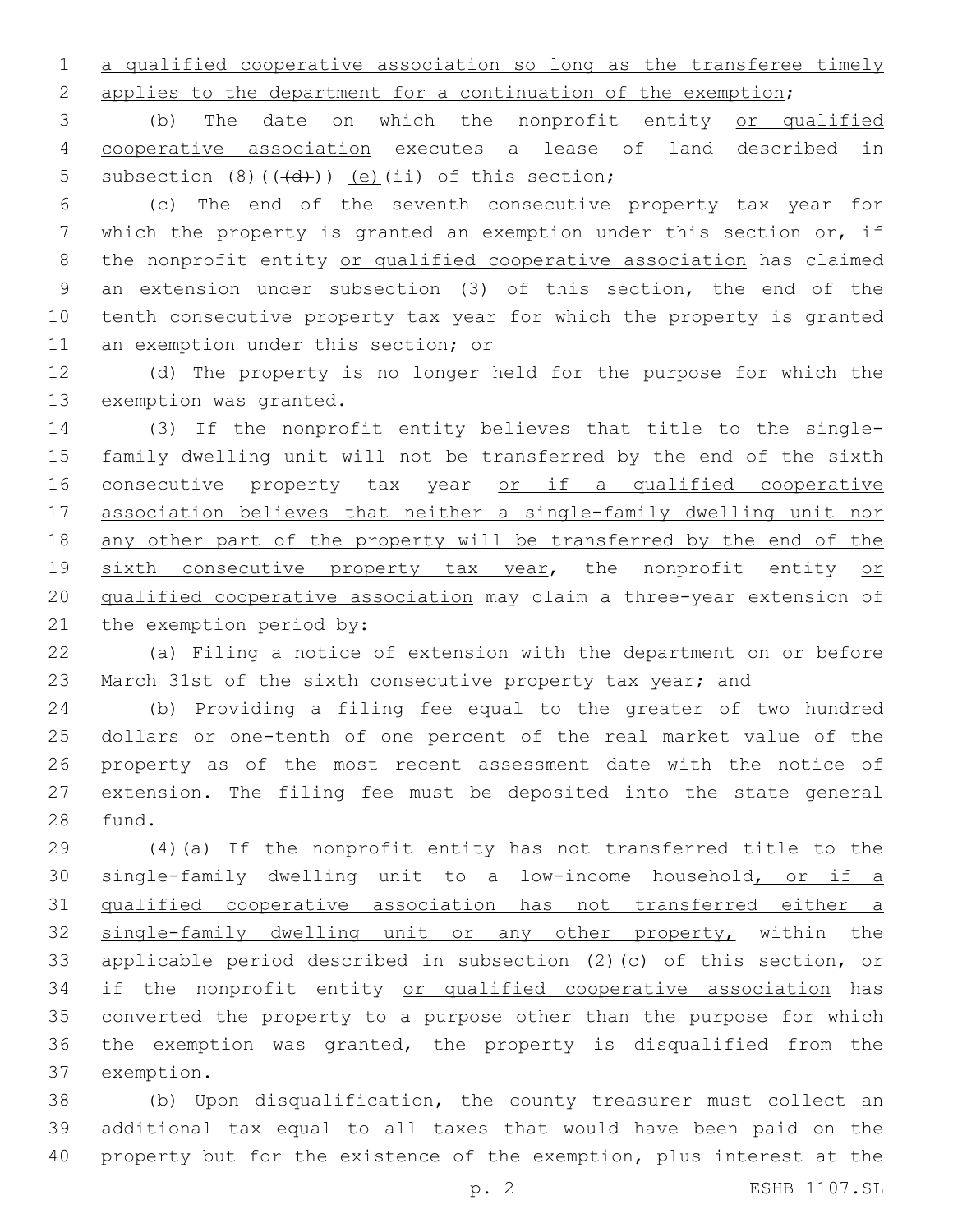same rate and computed in the same way as that upon delinquent 2 property taxes.

 (c) The additional tax must be distributed by the county treasurer in the same manner in which current property taxes applicable to the subject property are distributed. The additional taxes and interest are due in full thirty days following the date on which the treasurer's statement of additional tax due is issued.

 (d) The additional tax and interest is a lien on the property. The lien for additional tax and interest has priority to and must be fully paid and satisfied before any recognizance, mortgage, judgment, debt, obligation, or responsibility to or with which the property may 12 become charged or liable. If a nonprofit entity or qualified cooperative association sells or transfers real property subject to a lien for additional taxes under this subsection, such unpaid 15 additional taxes must be paid by the nonprofit entity or qualified 16 cooperative association at the time of sale or transfer. The county auditor may not accept an instrument of conveyance unless the 18 additional tax has been paid. The nonprofit entity, qualified 19 cooperative association, or the new owner may appeal the assessed values upon which the additional tax is based to the county board of equalization in accordance with the provisions of RCW 84.40.038.

 (5)(a) Nonprofit entities receiving an exemption under this section must immediately notify the department when the exempt real property becomes occupied. The notice of occupancy made to the department must include a certification by the nonprofit entity that the occupants are a low-income household and a date when the title to the single-family dwelling unit was or is anticipated to be 28 transferred.

 (b) Qualified cooperative associations receiving an exemption 30 under this section must immediately notify the department when any portion of the exempt real property becomes occupied as well as when all of the exempt real property becomes occupied. The notice provided when all the exempt real property becomes occupied must be filed within one year of all exempt real property becoming occupied and demonstrate that the qualified cooperative association does, in fact, meet the requirements for being a qualified cooperative association.

 (c) The department of revenue must make the notices of occupancy available to the joint legislative audit and review committee, upon request by the committee, in order for the committee to complete its 40 review of the tax preference in this section.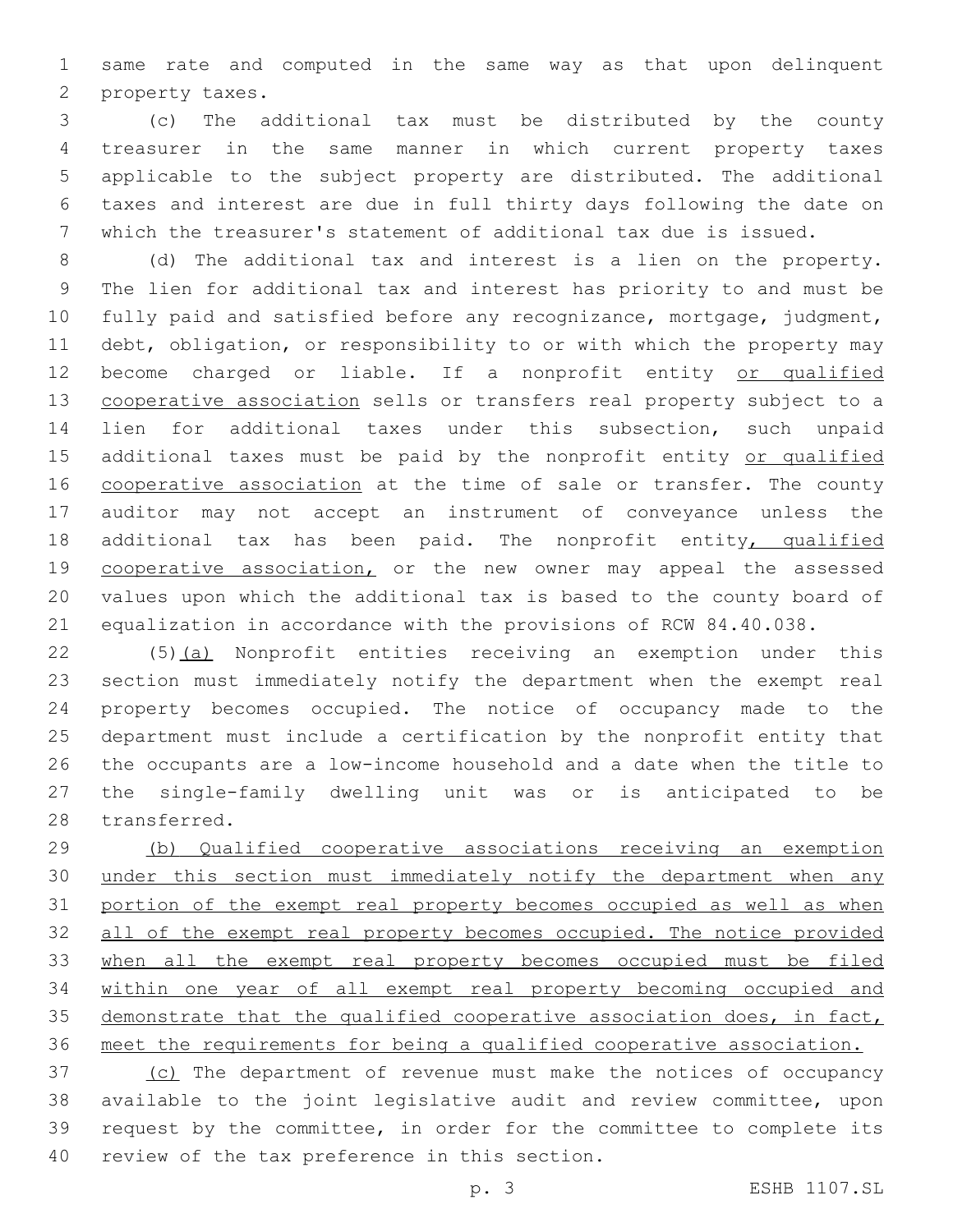(6) Upon cessation of the exemption, the value of new construction and improvements to the property, not previously considered as new construction, must be considered as new construction for purposes of calculating levies under chapter 84.55 RCW. The assessed value of the property as it was valued prior to the beginning of the exemption may not be considered as new construction 7 upon cessation of the exemption.

 (7) Nonprofit entities and qualified cooperative associations receiving an exemption under this section must provide annual financial statements to the joint legislative audit and review 11 committee, upon request by the committee, for the years that the 12 exemption has been claimed. The nonprofit entity or qualified 13 cooperative associations must identify the line or lines on the financial statements that comprise the percentage of revenues dedicated to the development of affordable housing.

 (8) The definitions in this subsection apply throughout this section unless the context clearly requires otherwise.

 (a) "Financial statements" means an audited annual financial statement and a completed United States treasury internal revenue service return form 990 for organizations exempt from income tax.

 (b) "Low-income household" means a single person, family, or unrelated persons living together whose adjusted income is less than eighty percent of the median family income, adjusted for family size as most recently determined by the federal department of housing and urban development for the county in which the property is located.

 (c) "Nonprofit entity" means a nonprofit as defined in RCW 84.36.800 that is exempt from federal income taxation under 26 U.S.C. Sec. 501(c)(3) of the federal internal revenue code of 1986, as 29 amended.

 (d) "Qualified cooperative association" means a cooperative association formed under chapter 23.86 or 24.06 RCW that owns the 32 real property for which an exemption is sought under this section and following the completion of the development or redevelopment of such 34 real property:

 (i) Sixty percent or more of the residences are owned by low-income households; and

 (ii) Eighty percent or more of the square footage of any improvements to the real property are exclusively used or available 39 for use by the owners of the residences.

(e) "Residence" means:40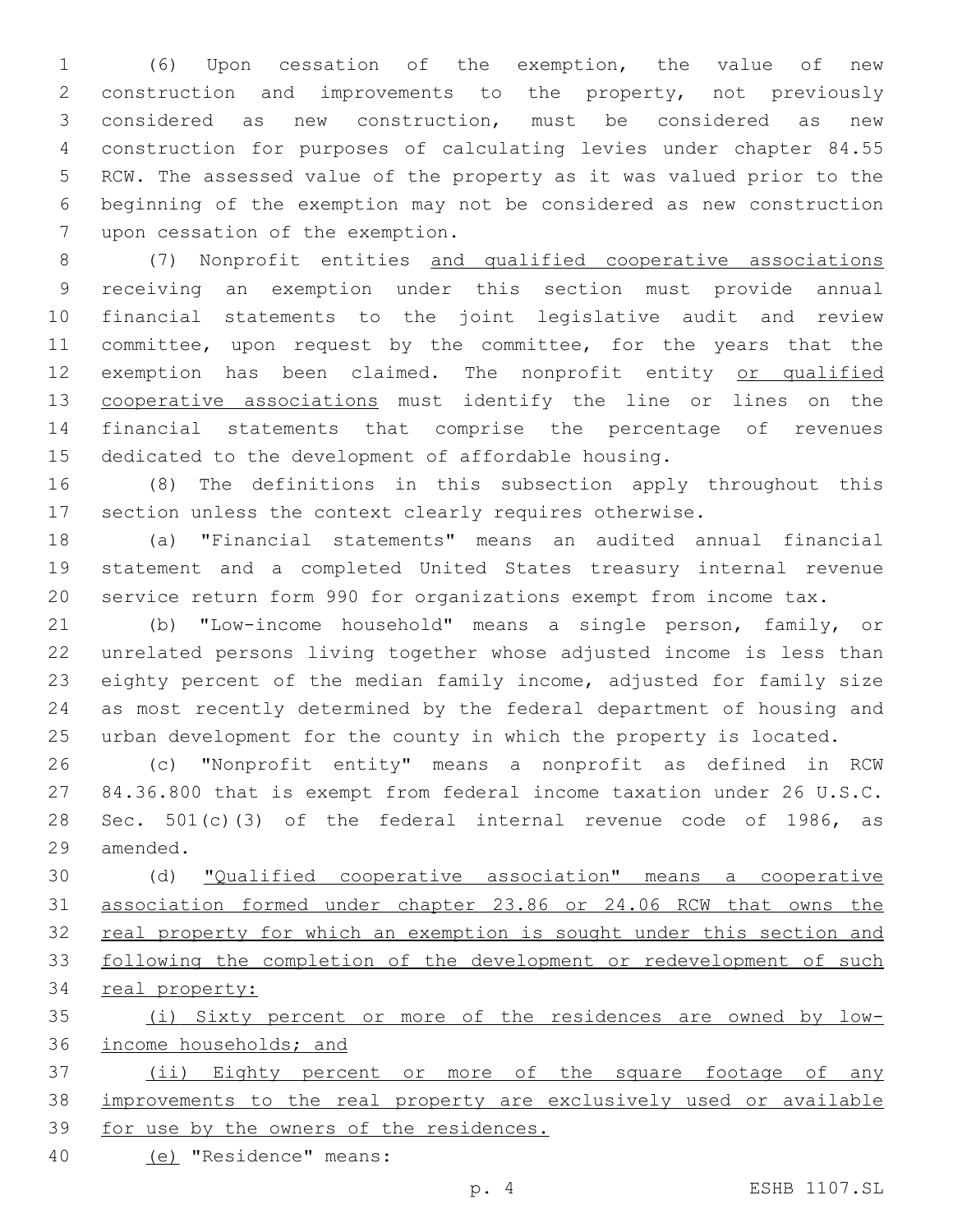(i) A single-family dwelling unit whether such unit be separate 2 or part of a multiunit dwelling; and

3 (ii) The land on which a dwelling unit described in  $((\{d\}) )$  (e) (i) of this subsection (8) stands, whether to be sold, or to be leased for life or ninety-nine years, to the low-income household 6 owning such dwelling unit.

 (9) The department may not accept applications for the initial exemption in this section after December 31, 2027. The exemption in this section may not be approved for and does not apply to taxes due 10 in 2038 and thereafter.

11 (10) This section expires January 1, 2038.

 **Sec. 2.** 2018 c 103 s 1 (uncodified) is amended to read as 13 follows:

 (1) This section is the tax preference performance statement for 15 the tax preference contained in ((this act [chapter 103, Laws of 2018 16 and chapter 217, Laws of 2016])) chapter . . ., Laws of 2019 (this act), chapter 103, Laws of 2018, and chapter 217, Laws of 2016. This performance statement is only intended to be used for subsequent evaluation of the tax preference. It is not intended to create a private right of action by any party or be used to determine 21 eligibility for preferential tax treatment.

 (2) The legislature categorizes this tax preference as one intended to provide tax relief for certain businesses or individuals, 24 as indicated in RCW 82.32.808(2)(e).

 (3) It is the legislature's specific public policy objective to encourage and expand the ability of nonprofit low-income housing developers to provide homeownership opportunities for low-income households. It is the legislature's intent to exempt from taxation real property owned by a nonprofit entity for the purpose of building residences to be sold, or, in the case of land, to be leased for life or ninety-nine years, to low-income households in order to enhance the ability of nonprofit low-income housing developers to purchase and hold land for future affordable housing development.

 (4)(a) To measure the effectiveness of the tax preference provided in section 2 of this act in achieving the specific public policy objectives described in subsection (3) of this section, the joint legislative audit and review committee must evaluate, two years prior to the expiration of the tax preference: (i) The annual growth in the percentage of revenues dedicated to the development of